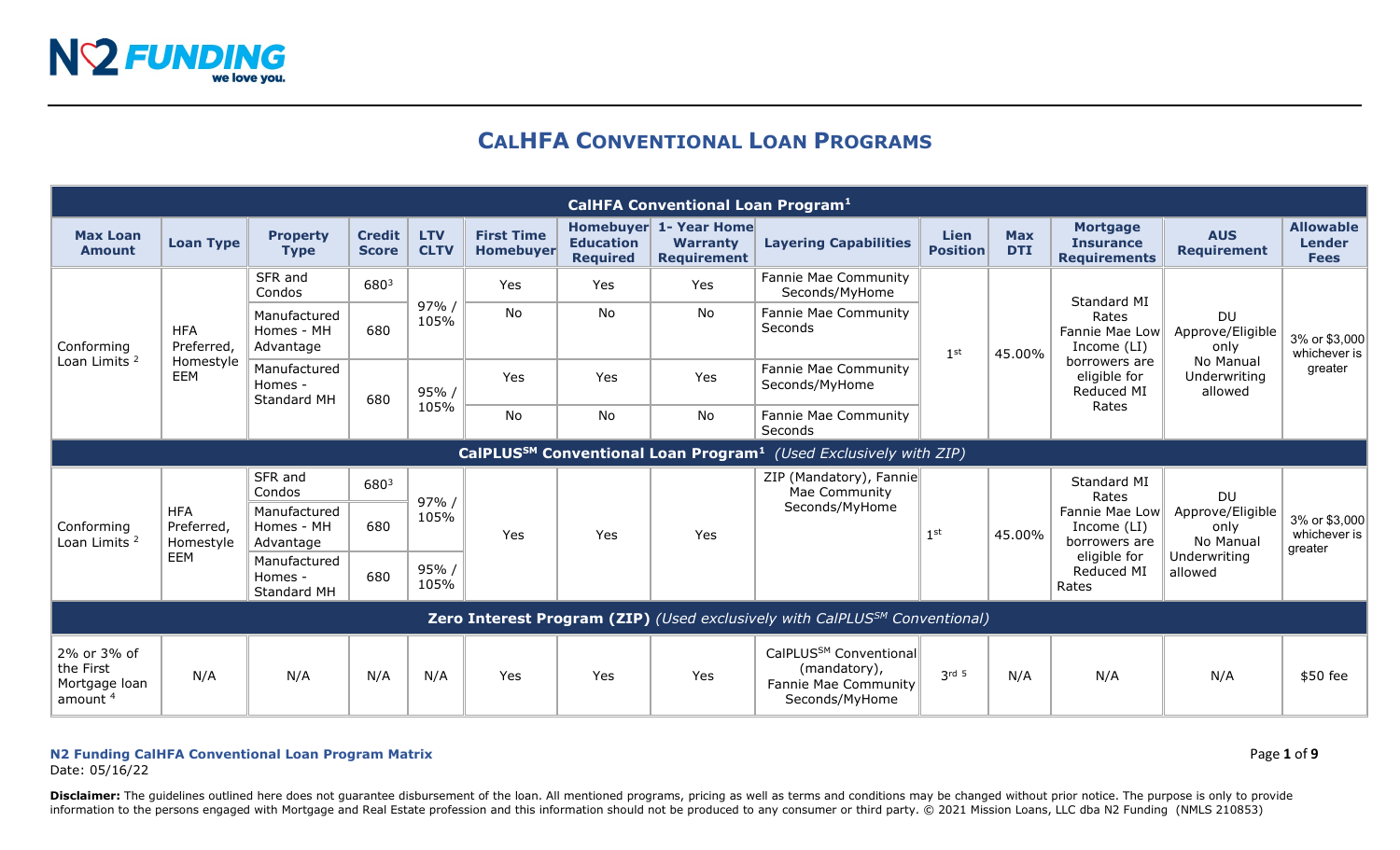

|                                                                      | <b>MyHome Assistance Program (MyHome)</b>                                                                                                                                                                                                                                                                                                                                                                                                                                                                                                                                                                                                                                                                                                                                           |     |     |     |            |     |                                                   |                                                                                                                                                                                                      |                 |     |     |     |           |
|----------------------------------------------------------------------|-------------------------------------------------------------------------------------------------------------------------------------------------------------------------------------------------------------------------------------------------------------------------------------------------------------------------------------------------------------------------------------------------------------------------------------------------------------------------------------------------------------------------------------------------------------------------------------------------------------------------------------------------------------------------------------------------------------------------------------------------------------------------------------|-----|-----|-----|------------|-----|---------------------------------------------------|------------------------------------------------------------------------------------------------------------------------------------------------------------------------------------------------------|-----------------|-----|-----|-----|-----------|
| Lessor of 3% or<br>appraised value<br>or sales price                 | N/A                                                                                                                                                                                                                                                                                                                                                                                                                                                                                                                                                                                                                                                                                                                                                                                 | N/A | N/A | N/A | <b>Yes</b> | Yes | N/A                                               | Must be combined with<br>a CalHFA first mortgage                                                                                                                                                     | 2 <sub>nd</sub> | N/A | N/A | N/A | \$250 Fee |
|                                                                      | 1. First Mortgages in which the base loan amount exceeds \$647,200 are considered a High Balance Loan and are subject to an additional fee. See CalHFA rate sheet for pricing.<br>2. ZIP Must be used for closing costs and prepaid items only. Any funds due to the Borrower from ZIP financing must be applied to ZIP principal reduction.<br>3. If MyHome is not used in Conjunction with a CalPLUS <sup>SM</sup> then ZIP must be in 2 <sup>nd</sup> position.                                                                                                                                                                                                                                                                                                                  |     |     |     |            |     |                                                   |                                                                                                                                                                                                      |                 |     |     |     |           |
|                                                                      |                                                                                                                                                                                                                                                                                                                                                                                                                                                                                                                                                                                                                                                                                                                                                                                     |     |     |     |            |     | <b>Forgivable Equity Builder Loan<sup>6</sup></b> |                                                                                                                                                                                                      |                 |     |     |     |           |
| 10% of the<br>appraised<br>value/sales<br>price whichever<br>is less | N/A                                                                                                                                                                                                                                                                                                                                                                                                                                                                                                                                                                                                                                                                                                                                                                                 | N/A | N/A | N/A | Yes        | Yes | N/A                                               | Must be combined with<br>a CalHFA Conventional.<br>Can't be combined with<br>CalPLUS with ZIP or<br>MyHome                                                                                           | 2 <sub>nd</sub> | N/A | N/A | N/A | \$50 fee  |
| $\bullet$<br>$\bullet$                                               | Forgivable Equity Builder Loan is a forgivable down payment assistance program for first time homebuyers to use in conjunction with a CalHFA first mortgage for down payment and/or closing costs.<br>If the Borrower(s) occupy the home for five (5) years after closing, the full amount of the Forgivable Equity Builder Loan is forgiven.<br>Any loan paid off prior to the five-year term will be forgiven on an annual pro-rated basis.                                                                                                                                                                                                                                                                                                                                       |     |     |     |            |     |                                                   |                                                                                                                                                                                                      |                 |     |     |     |           |
| $\overline{2}$<br>-3<br>4<br>-5<br>6                                 | Lower Interest rates and Mortgage Insurance Coverage Requirements are available for borrowers that meet Fannie Mae's HomeReady <80% AMI income limit.<br>First Mortgages in which total loan amount exceeds \$647,200 are considered a Conventional High Balance Loan and limited to 95% LTV and are subject to an additional fee. See rate sheet for pricing.<br>Fannie Mae's Low Income (LI) rate has a minimum credit score is 660.<br>ZIP Must be used for closing costs and prepaid items only. Any funds due to the borrower from ZIP financing must be applied to ZIP principal reduction.<br>If MyHome is not used in Conjunction with a CalPLUS <sup>5M</sup> then ZIP must be in $2nd$ position.<br>Only available for income that is <80% AMI per Fannie Mae Lookup Tool |     |     |     |            |     |                                                   |                                                                                                                                                                                                      |                 |     |     |     |           |
|                                                                      |                                                                                                                                                                                                                                                                                                                                                                                                                                                                                                                                                                                                                                                                                                                                                                                     |     |     |     |            |     |                                                   | NOTE: This is a tool for basic information purposes only and is subject to change. It does not replace CalHFA program descriptions, manuals, or bulletins. CalHFA Income & Sales Price limits apply. |                 |     |     |     |           |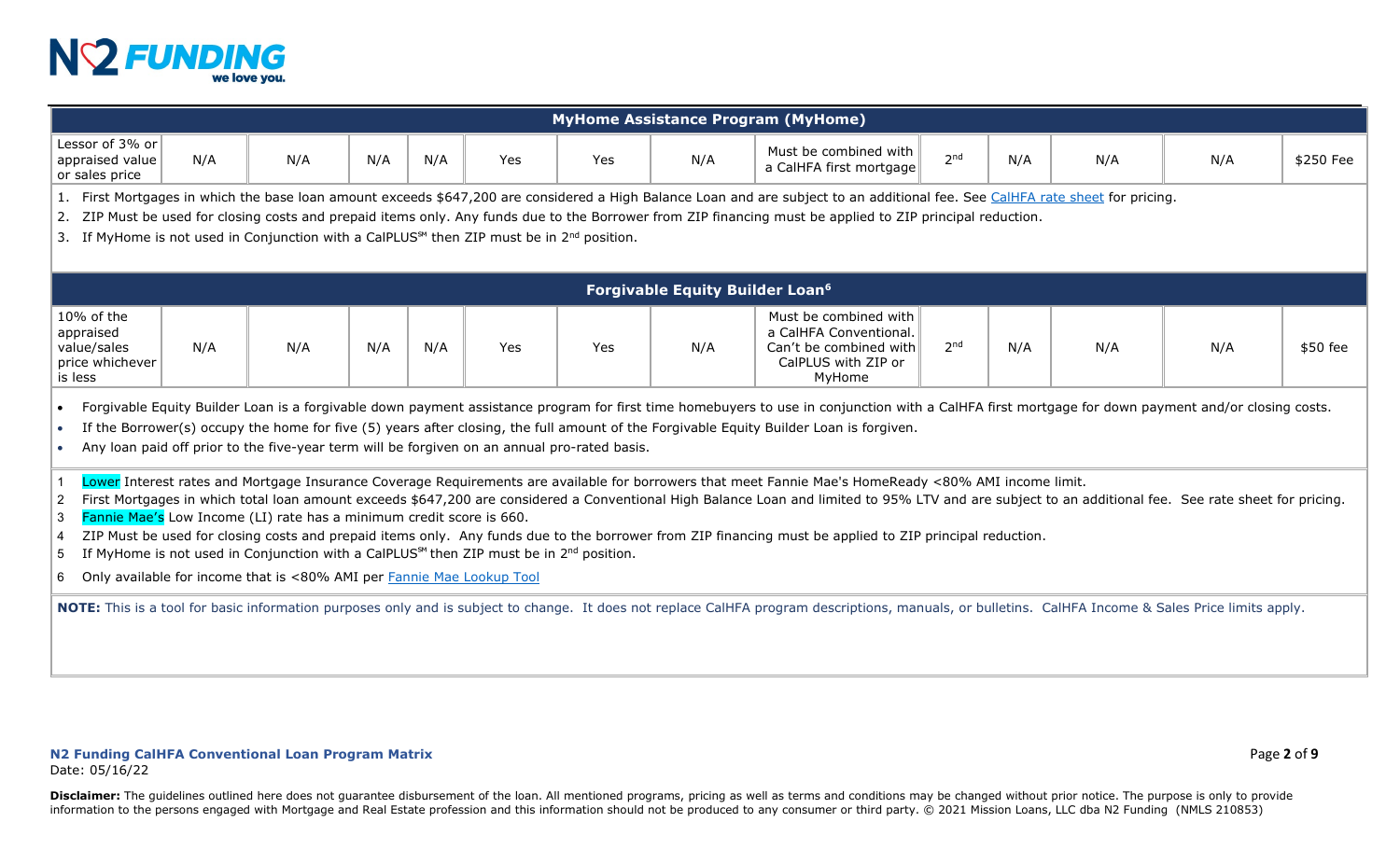

|                                                        | <b>PROGRAM GUIDELINES</b>                                                                                                                                                                                                                                                                                                                                                                                                                                                                                                                                                                                                                                                                                                                                                                                                                                                                |
|--------------------------------------------------------|------------------------------------------------------------------------------------------------------------------------------------------------------------------------------------------------------------------------------------------------------------------------------------------------------------------------------------------------------------------------------------------------------------------------------------------------------------------------------------------------------------------------------------------------------------------------------------------------------------------------------------------------------------------------------------------------------------------------------------------------------------------------------------------------------------------------------------------------------------------------------------------|
| <b>Characteristics</b>                                 | <b>Parameters</b>                                                                                                                                                                                                                                                                                                                                                                                                                                                                                                                                                                                                                                                                                                                                                                                                                                                                        |
| <b>CalHFA Zero</b><br><b>Interest Program</b><br>(ZIP) | Can only be used for closing costs.<br>Cannot be used for down payment or debt payoff.<br>- Any excess ZIP funds must be applied as a principal reduction.<br>Zero interest rate.<br>Term matches the term of the first mortgage.<br>Payments on the ZIP are deferred for the life of the CalPLUS Conv first mortgage<br>The maximum ZIP loan amount options are either 2.00% or 3.00% of the CalPLUS Conv first mortgage total loan amount.<br>ZIP must be in second position or may be in third position when combined with the MyHome Assistance Program only.<br>Repayment of the principal on the ZIP loan will be due and payable at the earliest of the following events:<br>Transfer of title<br>$\sim$<br>Payoff or Refinance of the CalPLUS Conv 1 <sup>st</sup> mortgage<br>$\overline{\phantom{0}}$<br>Formal filing and recording of a Notice of Default (unless rescinded) |

|                                            | <b>PROGRAM GUIDELINES (Continued)</b>                                                                                                                                                                                                                                                                                                                                                                                                                                                                                                                                                                                                                                                                                                                                                                                                                                                                                                                                                           |
|--------------------------------------------|-------------------------------------------------------------------------------------------------------------------------------------------------------------------------------------------------------------------------------------------------------------------------------------------------------------------------------------------------------------------------------------------------------------------------------------------------------------------------------------------------------------------------------------------------------------------------------------------------------------------------------------------------------------------------------------------------------------------------------------------------------------------------------------------------------------------------------------------------------------------------------------------------------------------------------------------------------------------------------------------------|
| <b>MyHome Assistance</b><br><b>Program</b> | The MyHome Assistance Program (MyHome) is a deferred payment, simple interest rate subordinate loan that may only be used with a CalHFA first mortgage.<br>This program is for first-time homebuyers purchasing an owner-occupied property anywhere in California.<br>Qualified homebuyers are allowed to layer other down payment assistance loans or grants to maximize affordability.<br>MyHome must be recorded in Second Lien position when layering with other programs.<br>The term of the MyHome cannot exceed 30 years.<br>Payments on MyHome are deferred for the life of the first loan. It is due and payable when certain events occur, such as transfer of title, sale of property, payoff or<br>refinance of the first loan, etc.<br>MyHome may be used for down payment and/or closing costs.<br>MyHome cannot be used for paying off Borrower debt.<br>Borrower may not receive any cash back from the MyHome Ioan. Any excess funds must be applied as a principal reduction. |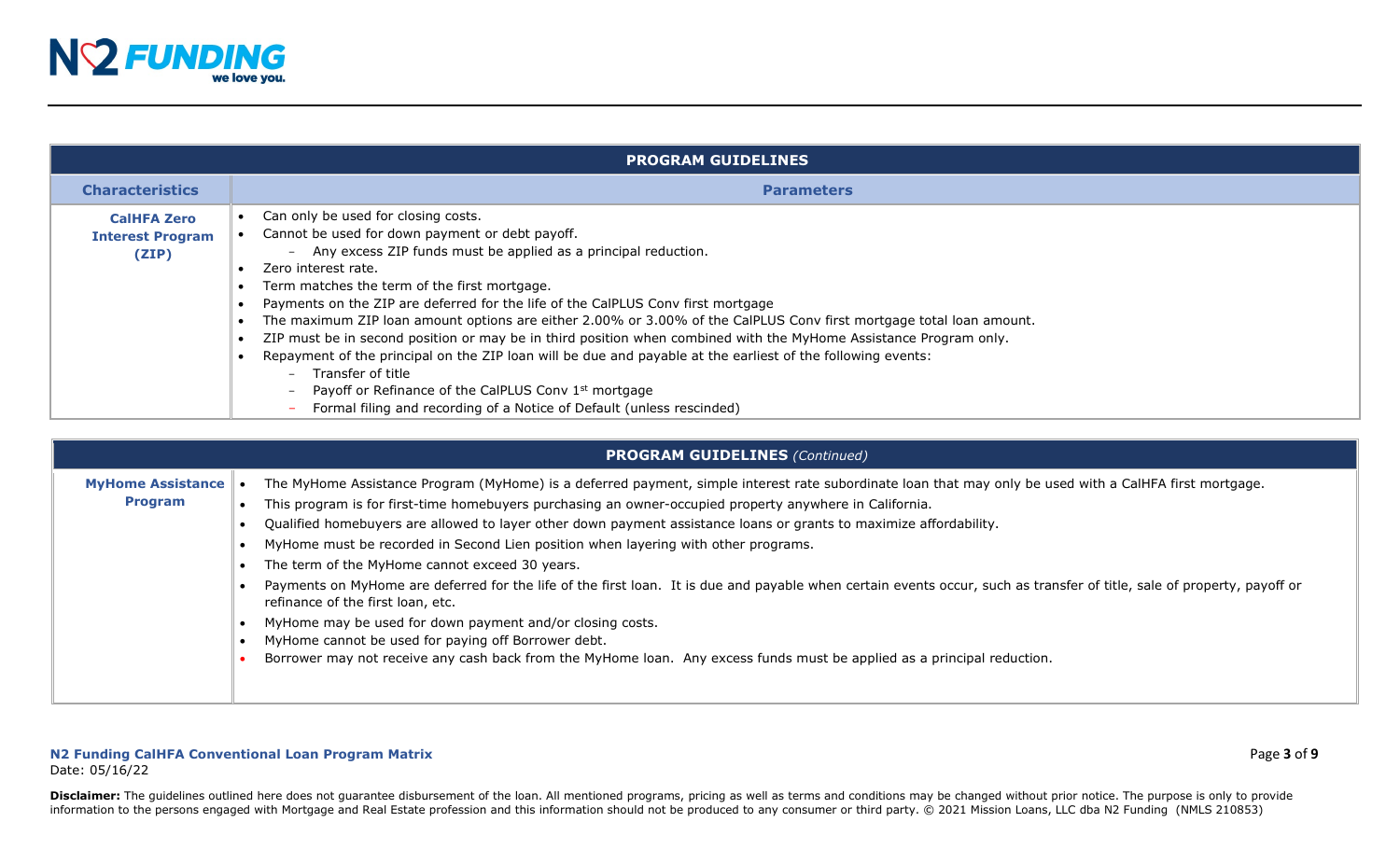

|                             | <b>BORROWER ELIGIBILITY</b>                                                                                                                                                                                                                                                                                                                                                                                                                                                                                                                                                                                                                                                                                                                                                                                                                                                                                                                                                                                                                                                                                                                                                                                                                                                                                                                                                                                                                                                                                                                                                                                                                                                                                                                                                                                                                                                                                                        |
|-----------------------------|------------------------------------------------------------------------------------------------------------------------------------------------------------------------------------------------------------------------------------------------------------------------------------------------------------------------------------------------------------------------------------------------------------------------------------------------------------------------------------------------------------------------------------------------------------------------------------------------------------------------------------------------------------------------------------------------------------------------------------------------------------------------------------------------------------------------------------------------------------------------------------------------------------------------------------------------------------------------------------------------------------------------------------------------------------------------------------------------------------------------------------------------------------------------------------------------------------------------------------------------------------------------------------------------------------------------------------------------------------------------------------------------------------------------------------------------------------------------------------------------------------------------------------------------------------------------------------------------------------------------------------------------------------------------------------------------------------------------------------------------------------------------------------------------------------------------------------------------------------------------------------------------------------------------------------|
| <b>Characteristics</b>      | <b>Parameters</b>                                                                                                                                                                                                                                                                                                                                                                                                                                                                                                                                                                                                                                                                                                                                                                                                                                                                                                                                                                                                                                                                                                                                                                                                                                                                                                                                                                                                                                                                                                                                                                                                                                                                                                                                                                                                                                                                                                                  |
| <b>Eligible Borrowers</b>   | • Homebuyer Education counseling is required for at least one (1) occupying first-time homebuyer. Homebuyer Education is not required for non-first-time homebuyers.<br>Online Homebuyer Education through eHome <sup>™</sup><br>In Person or Virtual Live Homebuyer Education through NeighborWorks America or through one of the HUD approved Housing Counseling Agencies<br>All Borrowers must be either:<br>- A citizen or other National of the United States, or<br>A "Qualified Alien" as defined at 8 U.S.C §1641, or<br>$\equiv$<br>Be classified under the Deferred Action for Childhood Arrivals (DACA) program with the U.S. Citizenship & Immigration Service (USCIS)<br>• First-time Homebuyer Status:<br>- All Borrowers must be first-time homebuyers.<br>. The Borrower must execute the CalHFA Borrower Affidavit and Certification to certify first-time homebuyer status.<br>This program is available for both first-time and non-first-time homebuyers; however, when CalHFA subordinate financing is included all borrowers must be first-<br>time homebuyers.<br>An ownership interest of the spouse of a Borrower in a principal residence during the three-year period prior to the execution of the mortgage loan documents may<br>disqualify the Borrower for a CalHFA loan.<br>Borrowers who own or have owned rental properties may be a first-time homebuyer if they can document that they have not occupied any of the rental properties as their<br>principal residence at any time within the past three (3) years.<br>Borrower(s) who own or have owned a manufactured home within the past three years may be considered a first-time homebuyer as long as they can document:<br>The manufactured home is on leased land (park) or is located on land currently or previously owned by the Borrower, and<br>The manufactured home has not been permanently fixed to the foundation.<br>$\sim$ |
| <b>Ineligible Borrowers</b> | Borrowers with no credit score are not permitted.<br>Non-Occupant Co-Borrowers/Non-Occupant Co-Signers are not permitted.<br>$\bullet$<br>The non-purchasing spouse may not be on title, have any vested interest in the property, be on the purchase agreement, or be added to title after loan closing. All<br>individuals that will be on the title must comply with all eligibility requirements.                                                                                                                                                                                                                                                                                                                                                                                                                                                                                                                                                                                                                                                                                                                                                                                                                                                                                                                                                                                                                                                                                                                                                                                                                                                                                                                                                                                                                                                                                                                              |
| <b>Occupancy</b>            | Borrower(s) must intend to occupy the financed property as their primary residence.<br>Borrower(s) must occupy the financed property within sixty (60) days of closing.<br>$\bullet$<br>State and Federal Laws and Regulations may require that Borrower(s) occupy the property as their principal residence for the term of the loan or until the property is sold.                                                                                                                                                                                                                                                                                                                                                                                                                                                                                                                                                                                                                                                                                                                                                                                                                                                                                                                                                                                                                                                                                                                                                                                                                                                                                                                                                                                                                                                                                                                                                               |

# **N2 Funding CalHFA Conventional Loan Program Matrix** Page **4** of **9**

Date: 05/16/22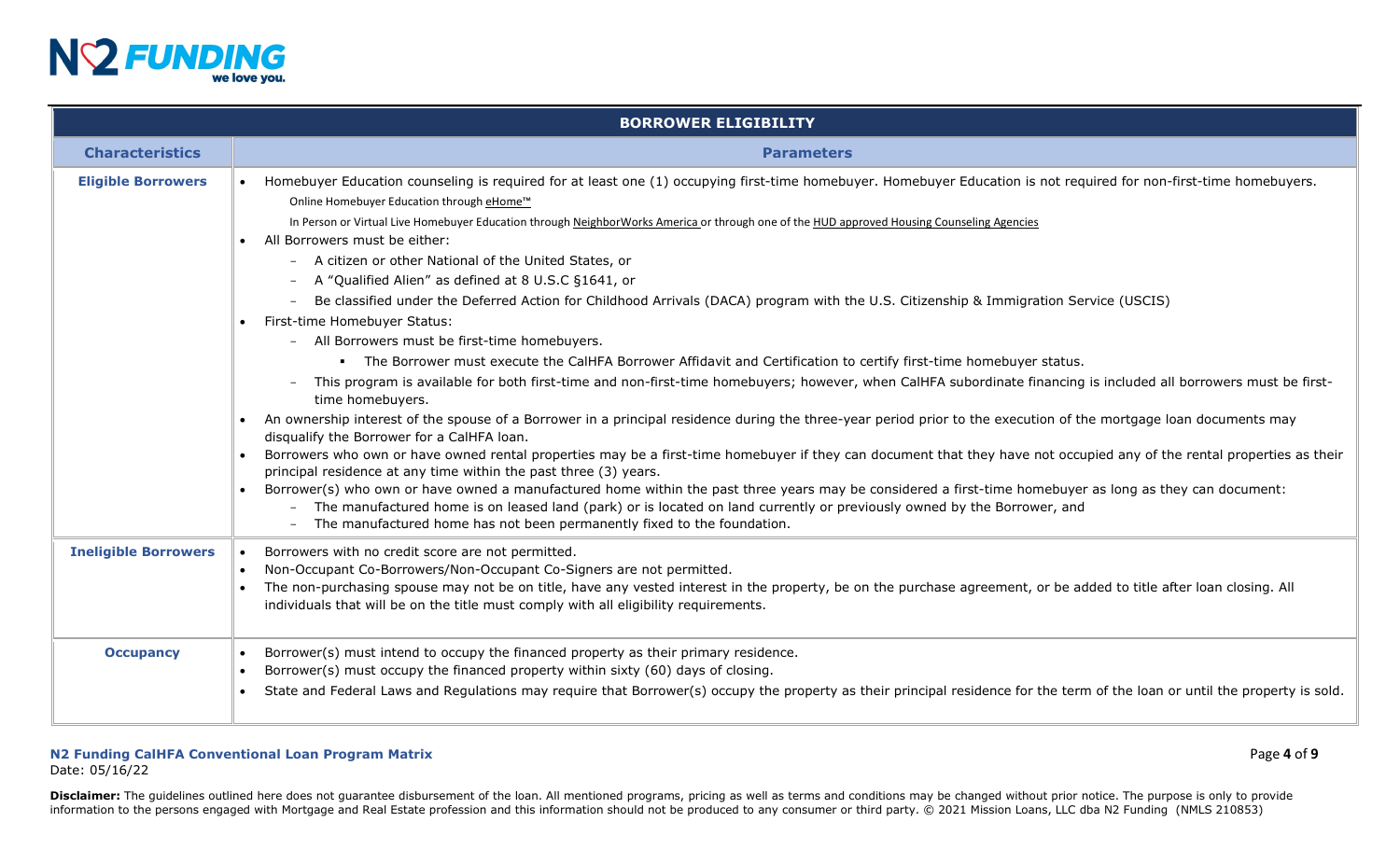

| <b>Credit Qualification</b> | Non-traditional credit is not accepted.<br>Borrowers must be able to qualify under the prudent underwriting credit standards of the Lender, GSEs, Master Servicer and CalHFA.<br>CalHFA Conv or CalPLUS Conv must have a minimum credit score of 660 for:<br>- Manufactured Housing<br>• The middle score of the lowest scoring Borrower must be used to determine eligibility:<br>- If a tri-merged credit report is used, use the middle score.<br>If a merged credit report only returns two scores, use the lower score.<br>If a merged credit report only returns one score, that score must be used.<br>Borrowers must have sufficient funds to meet the required down payment, closing costs, necessary reserves and the monthly mortgage payments, as determined by the<br>Lender, GSE, Master Servicer and CalHFA.<br>Though this program may be layered with a Mortgage Credit Certificate (MCC), the MCC credit may not be used for credit qualifying purposes.                                                                                                                                                 |
|-----------------------------|----------------------------------------------------------------------------------------------------------------------------------------------------------------------------------------------------------------------------------------------------------------------------------------------------------------------------------------------------------------------------------------------------------------------------------------------------------------------------------------------------------------------------------------------------------------------------------------------------------------------------------------------------------------------------------------------------------------------------------------------------------------------------------------------------------------------------------------------------------------------------------------------------------------------------------------------------------------------------------------------------------------------------------------------------------------------------------------------------------------------------|
| <b>Gift Funds</b>           | Gift funds for down payment are permissible and are subject to the Master Servicer and GSE underwriting guidelines, and requirements outlined in the Program Handbook.                                                                                                                                                                                                                                                                                                                                                                                                                                                                                                                                                                                                                                                                                                                                                                                                                                                                                                                                                     |
| <b>Income Requirements</b>  | The income of all Borrowers cannot exceed the published CalHFA income limits established for the county in which the property is located.<br>$\bullet$<br>Lenders must calculate income to qualify Borrower(s) for loan approval using GSE and Master Servicer guidelines.<br>CalHFA will use the Lender's credit qualifying income to determine if the loan exceeds the maximum program income limit.<br>- Income not used by the Lender for credit qualifying will not be used by CalHFA.<br>Per Investor guidelines - If rental income from an ADU is used for credit qualifying, CalHFA will also use the gross rental income for the compliance income calculation.                                                                                                                                                                                                                                                                                                                                                                                                                                                   |
|                             | <b>PROPERTY ELIGIBILITY</b>                                                                                                                                                                                                                                                                                                                                                                                                                                                                                                                                                                                                                                                                                                                                                                                                                                                                                                                                                                                                                                                                                                |
| <b>Characteristics</b>      | <b>Parameters</b>                                                                                                                                                                                                                                                                                                                                                                                                                                                                                                                                                                                                                                                                                                                                                                                                                                                                                                                                                                                                                                                                                                          |
| <b>Eligible Properties</b>  | Properties must meet all of the following minimum standards or requirements to be eligible for a CalHFA loan.<br>Newly constructed and existing resale properties are eligible single-family properties. (Condominium conversions and rehabilitated units are considered resale properties<br>$\bullet$<br>because the units were previously occupied.)<br>Only homes, including manufactured homes that are taxed as "real estate" and have permanent foundations, are acceptable.<br>Each unit must meet the minimum eligibility requirements of the applicable mortgage insurer/guarantor.<br>$\bullet$<br>The property must be intended for single family residential use only.<br>The following additional eligibility criteria apply to Accessory Dwelling Units (ADU), Guest houses, "granny" units and "in-law" quarters:<br>Property must be defined as a one-unit property.<br>Per Investor and Master Servicer guidelines, multiple accessory units are not permitted.<br>Property must meet all other investor guidelines and city/county zoning ordinances.<br>Lot size cannot exceed five (5) acres maximum. |

Date: 05/16/22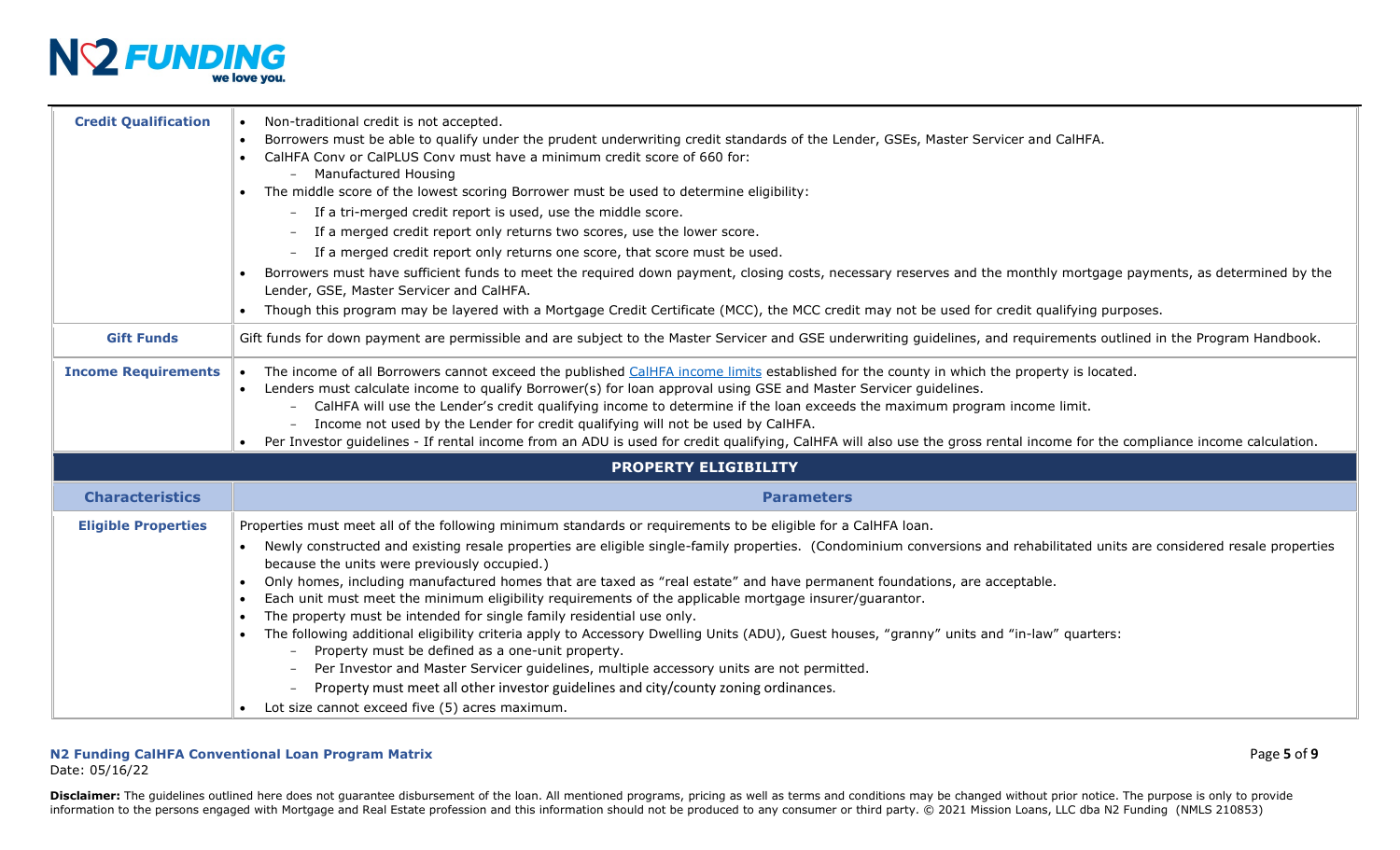

|                                                   | All units must be completed with respect to construction or repairs, be ready to occupy, meet health and safety standards of the locality, and meet all of the requirements<br>of the mortgage insurer/guarantor.<br>Condominium/PUDs must meet all investor and CalHFA's master servicer<br>Leasehold/Land Trusts:<br>$\bullet$<br>- Leasehold Estates not permitted with Manufactured Homes.<br>All Leasehold Estate documentation must be submitted to CalHFA's master servicer with purchase package for review and approval.                                                                                                          |
|---------------------------------------------------|--------------------------------------------------------------------------------------------------------------------------------------------------------------------------------------------------------------------------------------------------------------------------------------------------------------------------------------------------------------------------------------------------------------------------------------------------------------------------------------------------------------------------------------------------------------------------------------------------------------------------------------------|
| <b>Ineligible Properties</b>                      | Cooperatives<br>$\bullet$<br>Group Homes<br>2 or more units<br>Property that is subject to repairs (all repairs must be complete and escrow holdbacks released prior to purchase with the exception of those noted in the Escrow Holdback<br>section of this product matrix.<br>Land trusts where the beneficiary is an individual<br>$\bullet$<br>Properties encumbered by Property Assessed Clean Energy (PACE) liens (that are not being paid off utilizing the Homestyle Energy program) at time of closing                                                                                                                            |
| <b>Manufactured Housing</b>                       | Manufactured homes subject to the following requirements: o Double wide or greater<br>Leaseholds not eligible<br>$\bullet$<br>MH Advantage requires a MH Advantage sticker applied by the home's manufacturer pursuant to an agreement with Fannie Mae. See Fannie Mae Selling Guide for<br>additional requirements<br>Minimum credit score: 660<br>$\bullet$                                                                                                                                                                                                                                                                              |
| <b>Escrow Holdbacks</b>                           | Escrow Holdbacks will be allowed for minor outstanding repairs not completed prior to loan closing.<br>The property must be habitable and safe for occupancy at the time of loan closing.<br>Lenders and/or closing agent will be responsible for managing and disbursing holdbacks.<br>Lender must deliver loans that were originated in accordance with FHA and Fannie Mae guidelines.<br>$\bullet$                                                                                                                                                                                                                                      |
| <b>Flood Determination</b>                        | A "Life of Loan" standard Flood Hazard Determination Certificate is required on all properties.                                                                                                                                                                                                                                                                                                                                                                                                                                                                                                                                            |
| <b>Appraisal/Appraiser</b><br><b>Requirements</b> | Lenders must follow the appraisal requirement of the applicable Master Servicer and GSE.<br>$\bullet$<br>Appraisal Condition rating of C5/C6 or Quality rating of Q6 is not permitted<br>Lenders must use qualified appraisers that meet the licensing requirement of the State of California.<br>$\bullet$<br>CalHFA requires an appraisal for each property on all loans, prepared by a qualified appraiser with a location map, photos, and a floor plan at the time the loan is<br>submitted to CalHFA for Notice of Commitment. If there are multiple appraisal reports for one property, each appraisal must be submitted to CalHFA. |

#### **N2 Funding CalHFA Conventional Loan Program Matrix** Page **6** of **9** Date: 05/16/22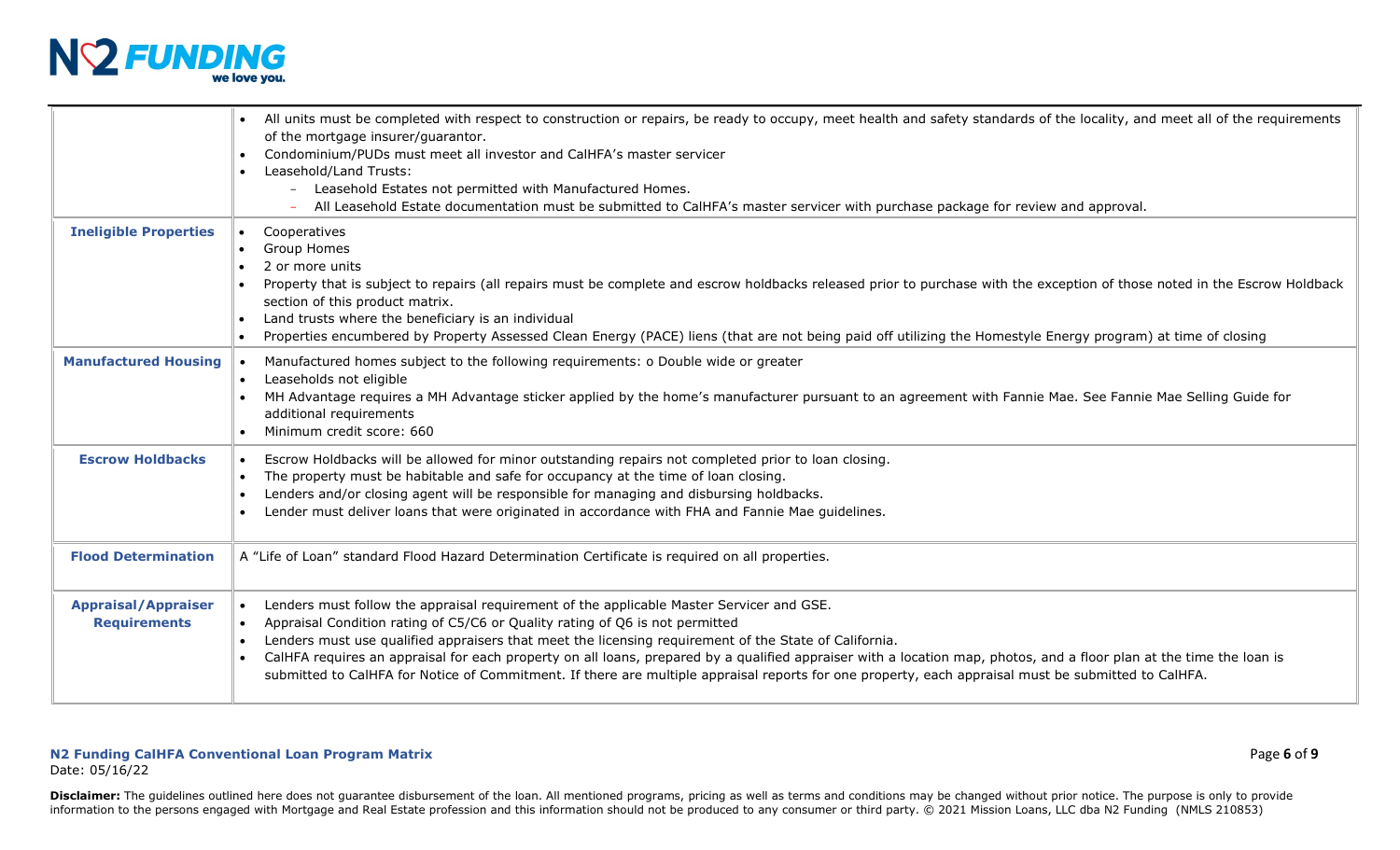

|                                          | <b>MISCELLANEOUS</b>                                                                                                                                                                                                                                                                                                                                                                                                                                                                                                                                                                                                                                                                                                                                                                                                                                                                                                                                                                                                                                                                                                                       |
|------------------------------------------|--------------------------------------------------------------------------------------------------------------------------------------------------------------------------------------------------------------------------------------------------------------------------------------------------------------------------------------------------------------------------------------------------------------------------------------------------------------------------------------------------------------------------------------------------------------------------------------------------------------------------------------------------------------------------------------------------------------------------------------------------------------------------------------------------------------------------------------------------------------------------------------------------------------------------------------------------------------------------------------------------------------------------------------------------------------------------------------------------------------------------------------------|
| <b>Characteristics</b>                   | <b>Parameters</b>                                                                                                                                                                                                                                                                                                                                                                                                                                                                                                                                                                                                                                                                                                                                                                                                                                                                                                                                                                                                                                                                                                                          |
| <b>Flood Insurance</b>                   | Flood insurance is required for any property that has any of its improvements located in a Special Flood Hazard Area ("SFHA"), as delineated on flood maps issued by the<br>Federal Emergency Management Agency ("FEMA").<br>The minimum amount of flood insurance required is the lower of:<br>$\bullet$<br>- The replacement value of the structure improvements established by the insurer, or<br>The maximum insurance available under the National Flood Insurance Program, or<br>- The unpaid principal balance ("UPB") of the loan.<br>In no event can the coverage be less than 80% of the replacement cost of the structure.<br>The maximum allowable deductible for coverage on a single-family property is \$10,000.<br>Flood insurance premiums are to be paid through an impound account maintained by the Master Servicer on behalf of the Borrower.                                                                                                                                                                                                                                                                         |
| <b>Hazard Insurance</b>                  | Hazard insurance is required for the life of the loan.<br>Each Borrower will be required to maintain hazard insurance, including fire and extended coverage, of the type that provides for claims to be settled on a replacement cost<br>basis.<br>All policies must contain a loss payable endorsement to the Lender, CalHFA, and/or CalHFA's Master Servicer as their interest may appear, in an amount equal to the<br>$\bullet$<br>replacement value of the structure improvements established by the property insurer as selected by the Borrower, with coverage endorsements for code upgrades.<br>The selected hazard insurer must be licensed to do business in the State of California and have a current rating in Best's Insurance Guide of BV1 or better.<br>$\bullet$<br>Minimum deductible allowable is as per Master Servicer's guidelines.<br>Condominium or Planned Unit Developments ("PUD") insurance must be in the form of a "master" or "blanket" policy for the entire project.<br>Hazard insurance premiums are to be paid through an impound account maintained by the Master Servicer on behalf of the Borrower. |
| <b>Home Warranty</b><br><b>Insurance</b> | All first-time homebuyers must obtain a home warranty protection policy.<br>$\bullet$<br>Exceptions:<br>$\bullet$<br>Borrower(s) purchasing a new construction property.<br>Borrower(s) are not first-time homebuyers and are not using MyHome.<br>Home Warranty must cover:<br>Water Heater(s)<br>Air Conditioning<br>Heating<br>Over/Stove/Range<br>Home Warranty must be disclosed on Final Closing Disclosure or copy of warranty coverage will be required.                                                                                                                                                                                                                                                                                                                                                                                                                                                                                                                                                                                                                                                                           |
| <b>Loan Assumption</b>                   | CalHFA loans are assumable by eligible homebuyers subject to the guidelines and approval of the Master Servicer, the GSE and CalHFA.<br>MyHome loans behind an FHA first mortgage may be assumed when the first mortgage is assumed.                                                                                                                                                                                                                                                                                                                                                                                                                                                                                                                                                                                                                                                                                                                                                                                                                                                                                                       |

## **N2 Funding CalHFA Conventional Loan Program Matrix** Page **7** of **9**

Date: 05/16/22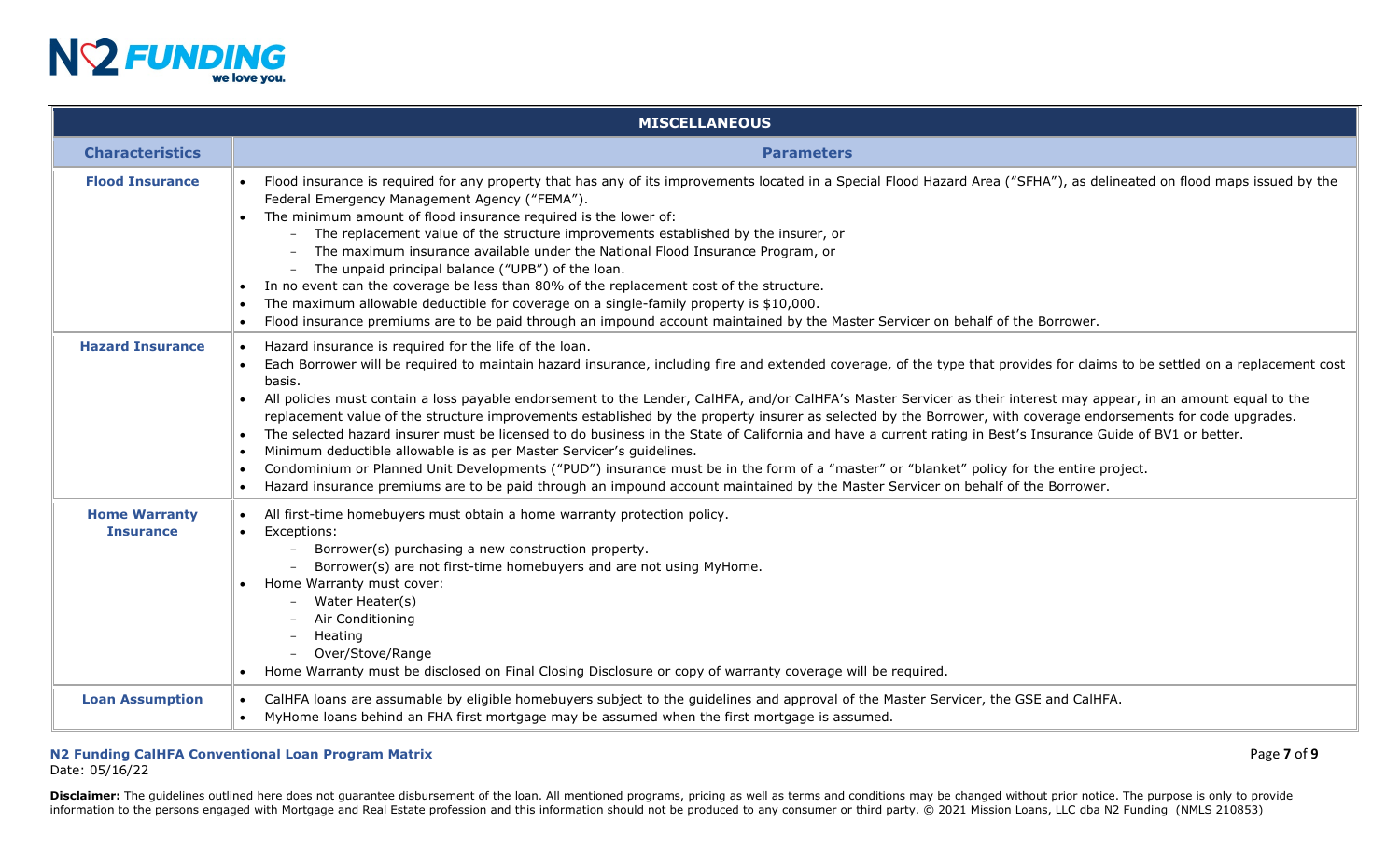

| <b>Loss Payee</b><br><b>Mortgage Insurance</b> |                                                                                                                                               | The loss payee for all subordinate loans is:<br>California Housing Finance Agency<br>Its successor and/or assigns<br>Single Family Servicing - MS 980<br>500 Capitol Mall, Ste. 400<br>Sacramento, CA 95814<br>The following MI types are permitted:<br>Borrower Paid Monthly Premium o Borrower Paid Single Premium |                                                                                                                                               |  |  |  |
|------------------------------------------------|-----------------------------------------------------------------------------------------------------------------------------------------------|----------------------------------------------------------------------------------------------------------------------------------------------------------------------------------------------------------------------------------------------------------------------------------------------------------------------|-----------------------------------------------------------------------------------------------------------------------------------------------|--|--|--|
|                                                | Split Premium MI<br>$\bullet$                                                                                                                 |                                                                                                                                                                                                                                                                                                                      | Financed mortgage insurance premium must be included in the LTV and CLTV and are subject to High Cost loan calculations:                      |  |  |  |
|                                                | Loans with AMI $\leq 80\%$ :                                                                                                                  |                                                                                                                                                                                                                                                                                                                      |                                                                                                                                               |  |  |  |
|                                                | <b>LTV</b>                                                                                                                                    | Coverage                                                                                                                                                                                                                                                                                                             |                                                                                                                                               |  |  |  |
|                                                | $95.01 - 97\%$                                                                                                                                | 18%                                                                                                                                                                                                                                                                                                                  |                                                                                                                                               |  |  |  |
|                                                | $90.01 - 95%$                                                                                                                                 | 16%                                                                                                                                                                                                                                                                                                                  |                                                                                                                                               |  |  |  |
|                                                | $85.01 - 90\%$                                                                                                                                | 12%                                                                                                                                                                                                                                                                                                                  |                                                                                                                                               |  |  |  |
|                                                | $80.01 - 85%$                                                                                                                                 | 6%                                                                                                                                                                                                                                                                                                                   |                                                                                                                                               |  |  |  |
|                                                | Loans with $AMI > 80\%$ :                                                                                                                     |                                                                                                                                                                                                                                                                                                                      |                                                                                                                                               |  |  |  |
|                                                | <b>LTV</b>                                                                                                                                    | Coverage                                                                                                                                                                                                                                                                                                             |                                                                                                                                               |  |  |  |
|                                                | $95.01 - 97\%$                                                                                                                                | 35%                                                                                                                                                                                                                                                                                                                  |                                                                                                                                               |  |  |  |
|                                                | $90.01 - 95%$                                                                                                                                 | 30%                                                                                                                                                                                                                                                                                                                  |                                                                                                                                               |  |  |  |
|                                                | $85.01 - 90\%$                                                                                                                                | 25%                                                                                                                                                                                                                                                                                                                  |                                                                                                                                               |  |  |  |
|                                                | $80.01 - 85%$                                                                                                                                 | 12%                                                                                                                                                                                                                                                                                                                  |                                                                                                                                               |  |  |  |
| <b>Power of Attorney</b>                       | All loans must follow the more restrictive requirement of CalHFA's Master Servicer or GSE guidelines for the proper use of power of attorney. |                                                                                                                                                                                                                                                                                                                      |                                                                                                                                               |  |  |  |
| <b>Prepayment Penalty</b>                      | CalHFA does not charge a prepayment penalty.                                                                                                  |                                                                                                                                                                                                                                                                                                                      |                                                                                                                                               |  |  |  |
| <b>Sales Price Limits</b>                      | None                                                                                                                                          |                                                                                                                                                                                                                                                                                                                      |                                                                                                                                               |  |  |  |
| <b>Subordinate Financing</b>                   |                                                                                                                                               |                                                                                                                                                                                                                                                                                                                      | • The MyHome Assistance Program (MyHome) and FHA-approved subordinate loan programs may be layered if they go into subordinate lien position. |  |  |  |

## **N2 Funding CalHFA Conventional Loan Program Matrix** Page **8** of **9**

Date: 05/16/22